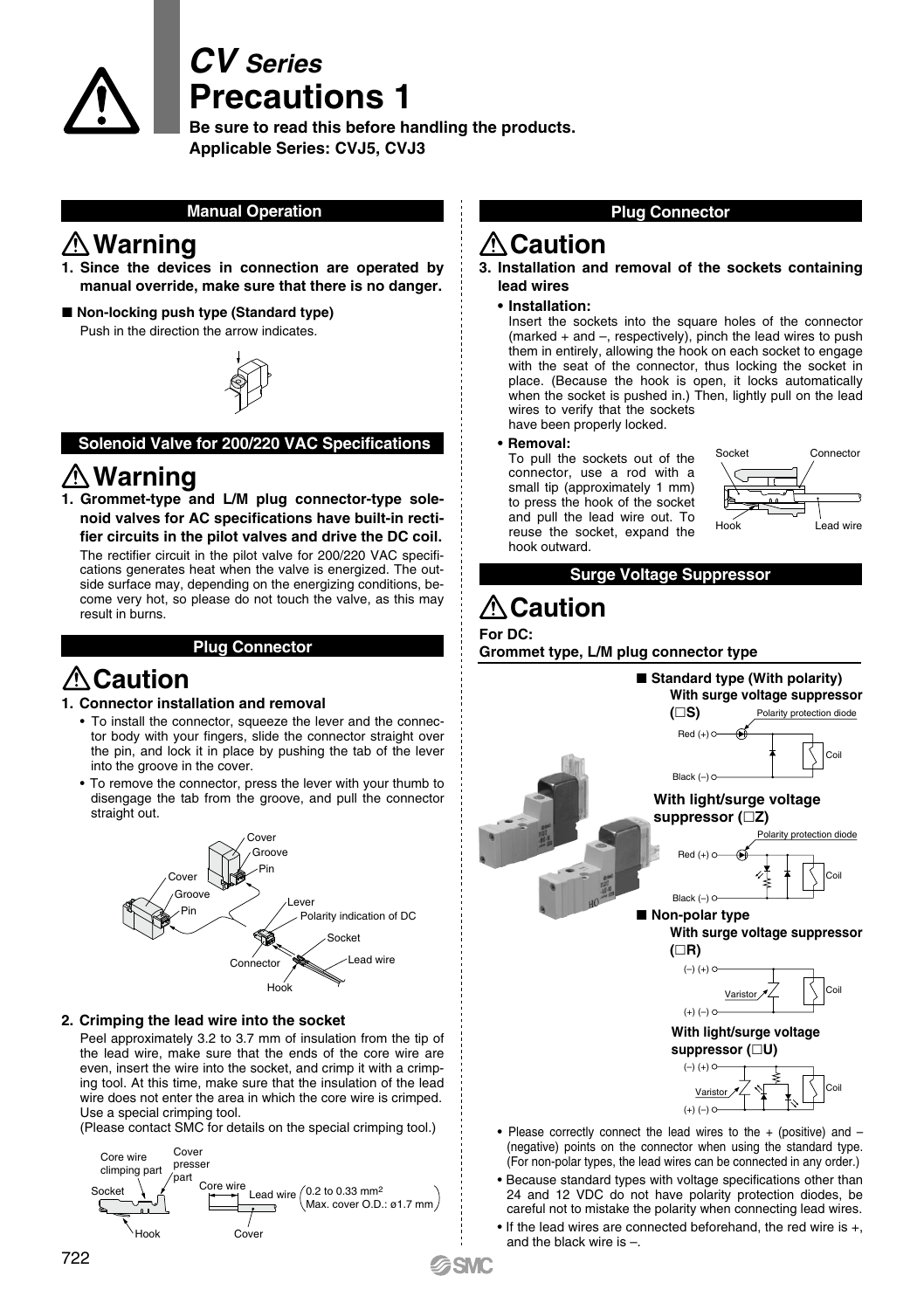

# *CV Series* **Precautions 2**

**Be sure to read this before handling the products. Applicable Series: CVM5, CVM3, MVGQ**

**Surge Voltage Suppressor**

### **△Caution Caution Caution**

#### **For AC:**

(S option is not available since the voltage surge is suppressed by the rectifier.)

#### **Grommet, L/M plug connector**



# **Warning**

#### **1. Please confirm product specifications**

The products in this catalog are designed to be used with compressed air systems. Do not use them if pressure or temperature exceed specifications, since this may cause damage and/or malfunctions. (Refer to the specifications.)

#### **2. Long-term continuous energization**

• When valves are energized continuously for a long time, it may cause performance deterioration of solenoid valves and service life shortage, and adversely affect peripheral devices. due to temperature rise caused by the heat generation of coil.

#### **3. Voltage leaking**

When a resistor is used along with the switching element and a

C-R element is used for protecting the switching element (surge voltage protector), be aware that there is an increase in leaked voltage when the leakage current flows through the resistor or the C-R element. Residual leaked voltage must be kept as follows.



3% of the rated voltage or below. For DC coil

For AC coil

8% of the rated voltage or below.

### **Light/Surge Voltage Suppressor**

#### **Grommet type**





#### **L/M plug connector type**





**CVQ CVQM CVJ CVM CV3 CVS1 MVGQ**





In the case of DC wiring, connect the wires by matching their polarities to the  $+$  and  $-$  marks. If the lead wires are connected beforehand, the red wire is  $+$ , and the black wire is  $-$ .

#### **DIN terminal**



For AC

For DC

 $(+)$  (–)



For AC

 $N_0$  1 $\otimes$ 



With indicator light (For AC)



With indicator light (For DC)



In the case of DC wiring, connect terminal no. 1 of the connector to the positive  $+$  side, and terminal no. 2 to the negative  $-$  side. (Refer to the marks on the terminal board.)

**D- -X**